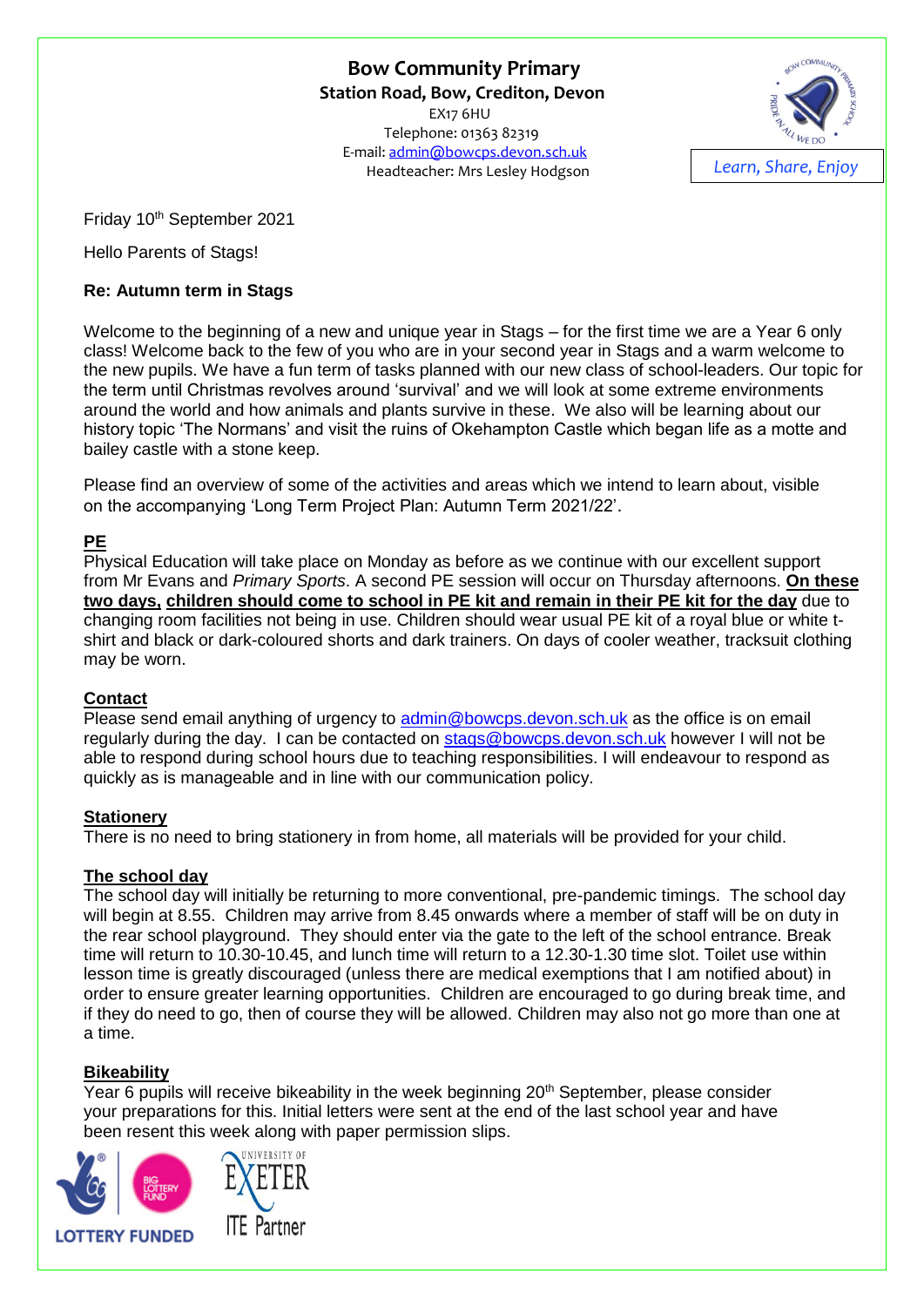# **Bow Community Primary Station Road, Bow, Crediton, Devon**  EX17 6HU Telephone: 01363 82319 E-mail: [admin@bowcps.devon.sch.uk](mailto:admin@bowcps.devon.sch.uk)



# **Residential**

Our intention is to run a 3-day, 2-night residential in June this academic year. Our usual destination of the Eden Project is not available due to refurbishments. Details about our destination and a payment plan will be released to you during this half term when costings have been finalized.

## **Home Learning**

Homework will be sent out on a Thursday, and is due in by Tuesday in order to be marked and smileys earned. Also, please look at the links below for our class logins which provide a wealth of learning opportunities to continue your child's development at home.

In order to maintain the standard expected of children in reading it is advised that children read for approximately 20 minutes per day – much of this may occur at school. Children are encouraged to read regularly at home. *Accelerated Reader* continues to be implemented and children are encouraged to read books within their reading levels in order to access material best suited to them.

There are a great range of websites that the children have access to which we greatly encourage use of. They each have their own individual login for each site and if you have misplaced a login, please contact me for the details.

bowcps.typingclub.com will give children excellent typing practice, a very important skill in the step up to secondary school.

ttrockstars.com gives children the opportunity to master and hone the vital skill of quick multiplication and division practice.

readtheory.org is a site of great benefit for developing comprehension skills. If your child struggles with comprehension or wants to improve their reading in quick, bite-size ways, this is a great site to do this on.

duolingo.com is a superb way to make early inroads to learning languages, your child will be assigned to a French course for the school year.

Edshed.com will give access to vital spelling practice, a common weakness amongst children, ensuring that they learning key words sets them up for success in their writing assessments.

It is still important to regularly practice reading, spellings and maths skills (even if children are confident readers, spellers or mathematicians). Please speak to the class teacher if you require some book recommendations, spelling lists or advice on calculation strategies.

### **E-Safety**

It is one of the school's greatest challenges to support children in their safe use of the internet and social media. Please visit<https://www.net-aware.org.uk/> for guidelines to age appropriateness of most websites. Instagram, Facebook, Snapchat and Youtube all have age limits of 13 to be able to sign up. Any unsupervised use of these sites is greatly discouraged – we consider the quantity of inappropriate content that children have access to through these websites to be grossly unsuitable. We advise using the 'Youtube Kids' app or only using Youtube in family rooms/with supervision and to refrain from social media use until meeting the recommended age limits. Please monitor and vet your children's devices – you are helping to safeguard your child's wellbeing by doing so, it is not an invasion of their privacy. If you require any support or advice on this, please do not hesitate to ask.